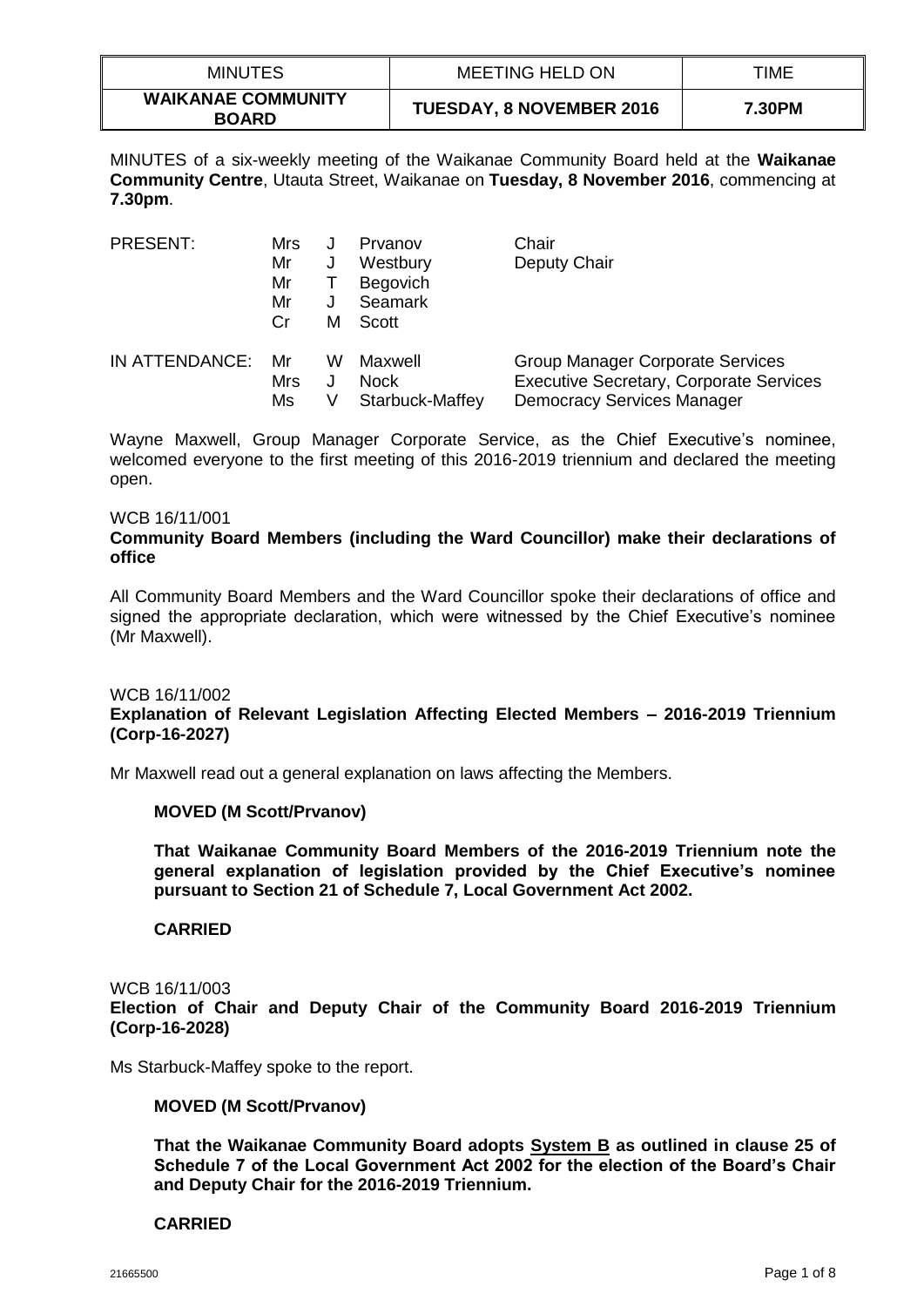| <b>MINUTES</b>                            | <b>MEETING HELD ON</b>          | TIME   |
|-------------------------------------------|---------------------------------|--------|
| <b>WAIKANAE COMMUNITY</b><br><b>BOARD</b> | <b>TUESDAY, 8 NOVEMBER 2016</b> | 7.30PM |

Mr Maxwell called for nominations for Board Chair.

## **MOVED (Westbury/Seamark)**

**Mr Westbury nominated Jocelyn Prvanov as Chair.**

**There were no other nominations so Jocelyn Prvanov was declared Board Chair.** 

**CARRIED**

**MOVED (Prvanov/Begovich)**

**Mrs Prvanov nominated James Westbury as Deputy Chair.**

**There were no other nominations so James Westbury was declared Deputy Chair.**

## **CARRIED**

Mrs Prvanov chaired the meeting from this point and welcomed everyone to the meeting including Cr David Scott, Cr Angela Buswell, Regional Cr Penny Gaylor and Paraparaumu/Raumati Community Board Members Jonny Best and Bernie Randall.

The Chair acknowledged the hard work carried out by Council staff who were involved in the Election process.

WCB 16/11/004 **Apologies** There were no apologies from Board Members.

Apologies from Mayor Gurunathan and Deputy Mayor Cr Janet Holborow were noted.

## WCB 16/11/005 **PUBLIC SPEAKING TIME (grants)**

#### Age Concern

Dermot Whelan, on behalf of Age Concern, spoke to their application asking for help to fund their "2016 Kapiti Elder Person of the Year" Award.

## Waikanae Swimming Club

Carla Pilaar, on behalf of the Waikanae Swimming Club, spoke to their application asking for help with costs to train four coaches to ensure they were up to date on current practices.

#### Lions Club of Waikanae

Rob Thornton, on behalf of the Lions Club of Waikanae, spoke about the help they needed to cover the hall hire costs of the Waikanae Community Centre to hold their charity luncheon on 3 December 2016.

## **PUBLIC SPEAKING TIME (other issues)**

## Norma McCallum

Ms McCallum, on behalf of Keep Waikanae Beautiful, spoke about tagging around the Waikanae area, requesting help from the Waikanae Community Board to help alleviate the problem (paper was tabled).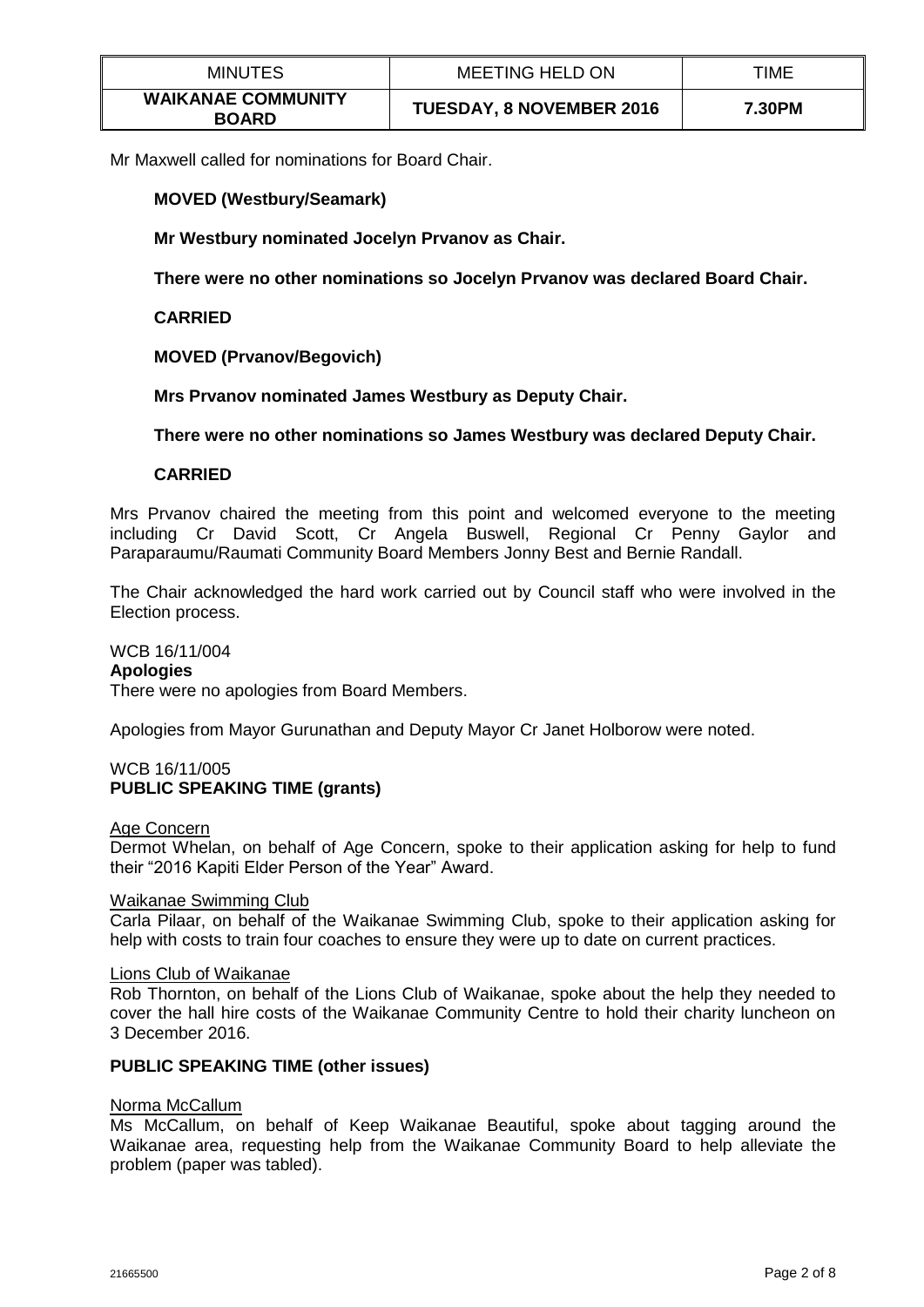| <b>MINUTES</b>                            | <b>MEETING HELD ON</b>          | TIME   |
|-------------------------------------------|---------------------------------|--------|
| <b>WAIKANAE COMMUNITY</b><br><b>BOARD</b> | <b>TUESDAY, 8 NOVEMBER 2016</b> | 7.30PM |

Sue Lusk

Ms Lusk, on behalf of Destination Waikanae, acknowledged the hard work of Ms McCallum and Keep Waikanae Beautiful and reiterated that a solution needed to be found to help alleviate the tagging problem. Destination Waikanae would be happy to meet with Council staff to discuss the possibility of a community programme to target tagging.

Mr Maxwell explained there was a clean-up kit available from the Council but there were too many health and safety risks involved in volunteers helping the Council. It was difficult and could be costly for the Council to intervene on private properties and regulatory guidelines would need to be looked at. There would be a number of issues that would need to be considered and a brainstorming session with Council staff was a good place to start.

The Chair agreed to an offline session with Board Members to discuss this matter further.

## Kapiti Cycling

Mr Lynn Sleath, spoke on behalf of Kapiti Cycling and their focus on a safer cycling route north of Peka Peka and encouraged everyone to 'get out on bikes', a flyer was tabled giving details of their Club.

Mr John Baldwin spoke about its objectives as a cycling advocacy group and requested support from the Waikanae Community Board to ensure cycleways were fit for purpose.

The Chair agreed to an offline meeting to discuss their concerns in more detail.

## Jonny Best

Mr Best, Member of the Paraparaumu/Raumati Community Board, spoke about the Community Liaison Group, as part of the Expressway Alliance Group and encouraged a Board Member to join their group as a representative of the Puriri Neighbourhood Impact Forum (NIF) (paper was tabled). If Board Members had any questions Mr Best was happy to help.

#### WCB 16/11/006 **MEMBERS BUSINESS**

# **(a) Public Speaking Responses**

All public speakers had been responded to at the time of speaking.

## **(b) Leave of Absence**

There was no leave of absence.

Ms Prvanov explained the details around the necessity of Board Members announcing any leave of absence.

## **(c) Matters of an Urgent Nature**

#### Waikanae Police Base

Mr Westbury requested further discussions to explore alternative venues following the closure of the Police Base in Waikanae.

The Chair agreed to an offline meeting to discuss this issue further and requested it be added to matters under action.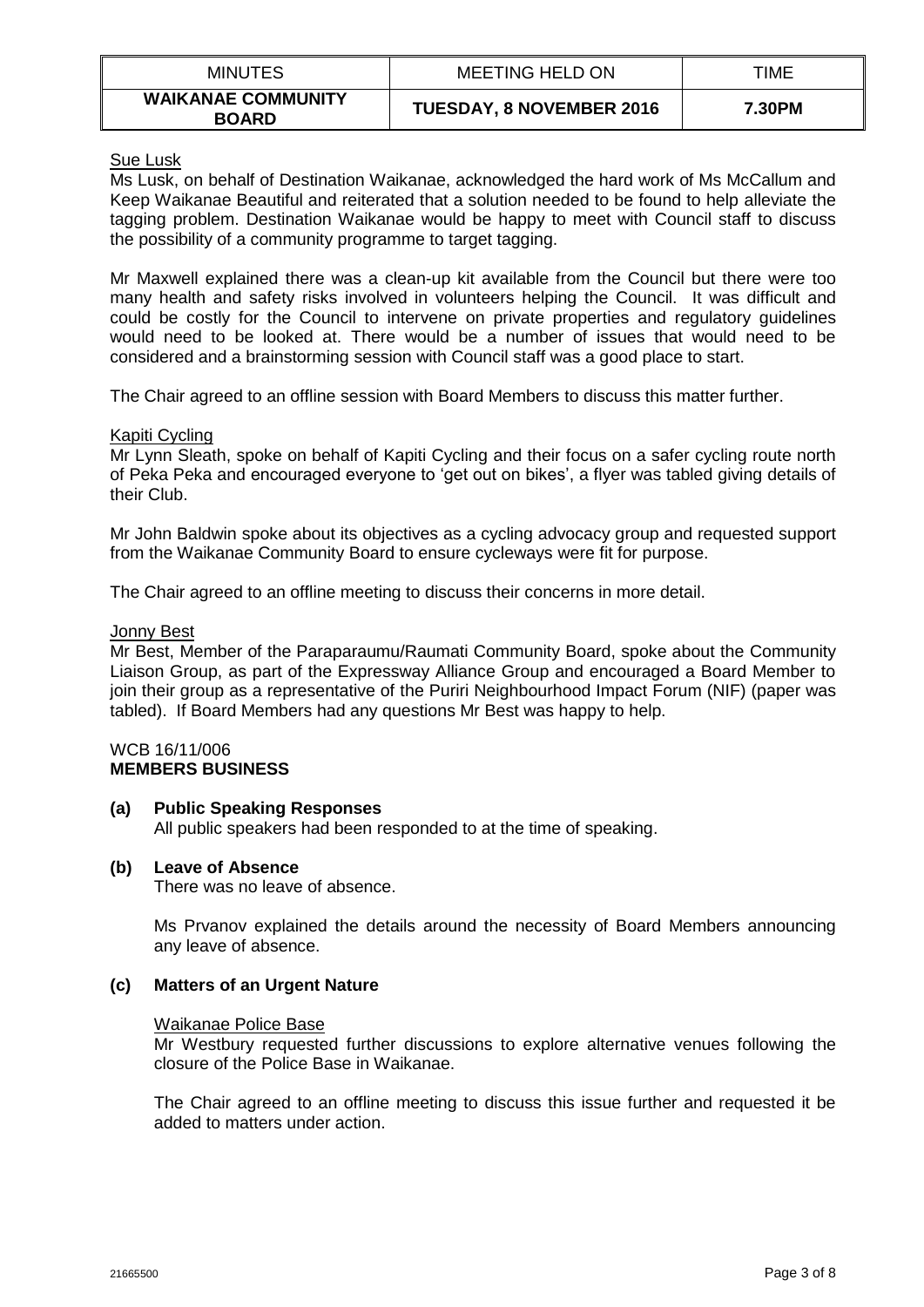| <b>MINUTES</b>                            | MEETING HELD ON                 | TIME   |
|-------------------------------------------|---------------------------------|--------|
| <b>WAIKANAE COMMUNITY</b><br><b>BOARD</b> | <b>TUESDAY, 8 NOVEMBER 2016</b> | 7.30PM |

## **(d) Declarations of Interest**

Jeremy Seamark declared an interest in the Lions Club of Waikanae.

Mr Maxwell advised that as per Standing Orders 3.14.10 Mr Seamark's interest 'was in common with the public' so there was no conflict of interest and he could participate in the discussion.

#### WCB 16/11/007 **External Appointments of Community Board Members**

Ms Starbuck-Maffey spoke to the report.

## **MOVED (M Scott/Westbury)**

**That the Waikanae Community Board appoints:**

**(a) to the Grants Allocation Committee (Waste Levy Grants Programme) Board member Jeremy Seamark**

## **CARRIED**

**MOVED (M Scott/Seamark)**

**(b) to the Pharazyn Reserve Focus Group, Board Members Jocelyn Prvanov and James Westbury**

## **CARRIED**

**MOVED (M Scott/Westbury)**

**(c) to the NZTA Community Liaison Group (Northern Project Area) Board Member Tonchi Begovich.**

# **CARRIED**

**MOVED (M Scott/Seamark)**

**(d) to the NZTA Neighbourhood Impact Forum Group Board Member Tonchi Begovich.**

# **CARRIED**

WCB 16/11/008

**Delegations for Community Boards – 2016-2019 Triennium (Corp-16-2029)**

Ms Starbuck-Maffey spoke to the report.

## **MOVED (Westbury/M Scott)**

**That the Waikanae Community Board notes that the Council adopted the Governance Delegations for Community Boards (referred to as part D) on 26 October 2016 as at (Appendix 1 of Corp-16-2029)**

# **CARRIED**

Cr M Scott added a brief summary of the discussions that had took place at Council with regard to the changes to Governance Structure and Delegations.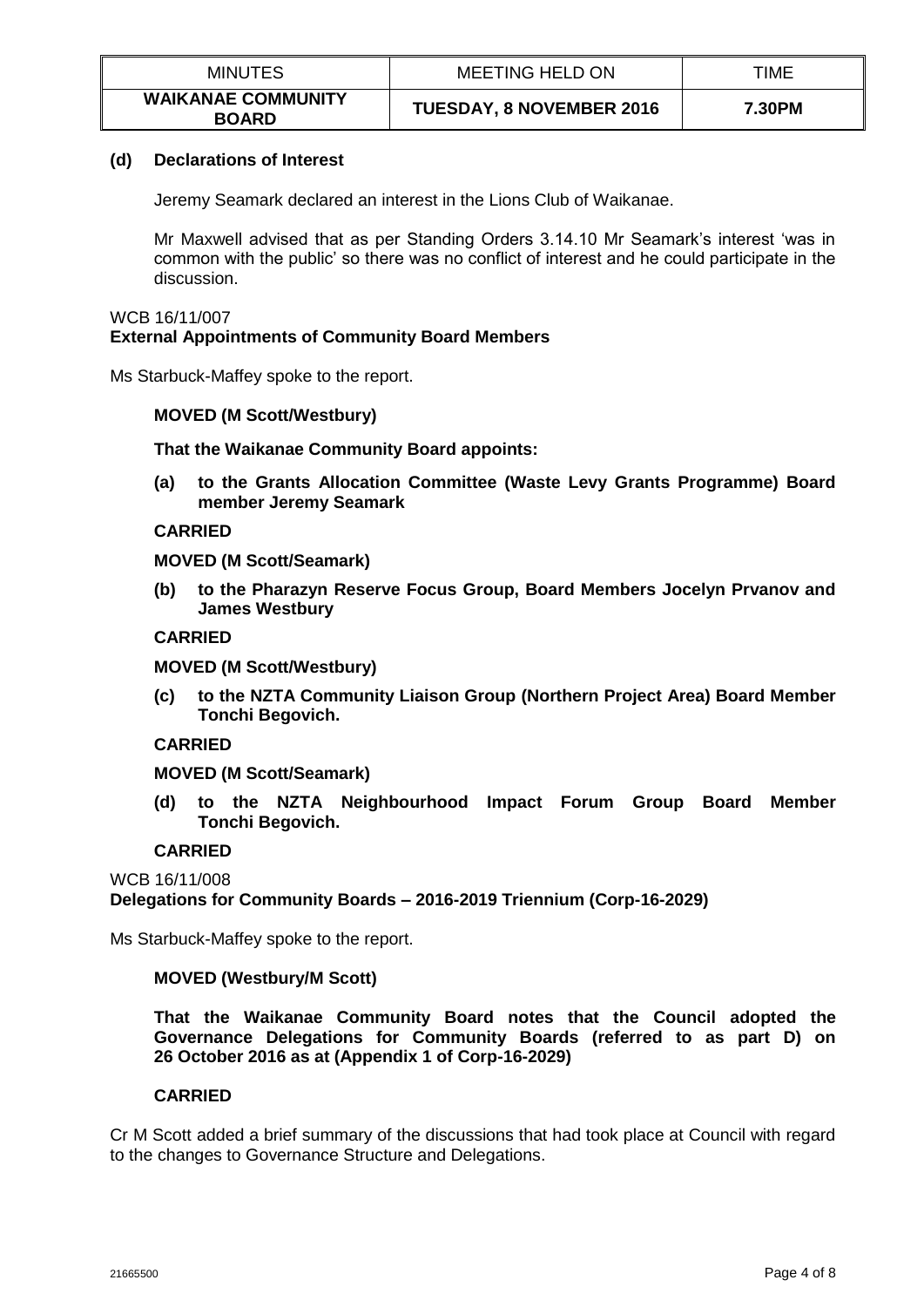| <b>MINUTES</b>                            | <b>MEETING HELD ON</b>          | TIME   |
|-------------------------------------------|---------------------------------|--------|
| <b>WAIKANAE COMMUNITY</b><br><b>BOARD</b> | <b>TUESDAY, 8 NOVEMBER 2016</b> | 7.30PM |

Attendance to Committee meetings was agreed and was clarified that Board Members had speaking rights but would not be allowed to vote.

| Council meeting               | - Jocelyn Prvanov |
|-------------------------------|-------------------|
| <b>Operations and Finance</b> | - Tonchi Begovich |
| <b>Strategy and Policy</b>    | - Jeremy Seamark  |
| Audit & Risk                  | - James Westbury  |

## WCB 16/11/009 **Community Board Remuneration 2016-2019 Triennium (Corp-16-2031)**

Ms Starbuck-Maffey spoke to the report.

## **MOVED (Seamark/M Scott)**

**That the Waikanae Community Board notes the information on Board remuneration in report Corp-16-2031.**

## **CARRIED**

#### WCB 16/11/010

**Draft Calendar of Meetings of the Waikanae Community Board 2017 (Corp-16-2032)**

Ms Starbuck-Maffey spoke to the report.

## **MOVED (M Scott/Westbury)**

**That the Waikanae Community Board adopts the schedule for its meetings in 2017 as set out in Appendix 2 of report Corp-16-2032.**

## **CARRIED**

Board Members agreed to hold regular offline meetings and would also look at different venues to hold future Board meetings.

Mr Maxwell clarified there would not be Council staff support for their offline meetings and if staff support was required then this would need to go to Council for their consideration.

## WCB 16/11/011 **CONSIDERATION OF APPLICATIONS FOR FUNDING (Corp-16-2044)**

## **MOVED (M Scott/Westbury)**

**The Waikanae Community Board grants Age Concern a discretionary grant of \$500 plus GST to help fund their "2016 Kapiti Elder Person of the Year" Award.**

## **CARRIED**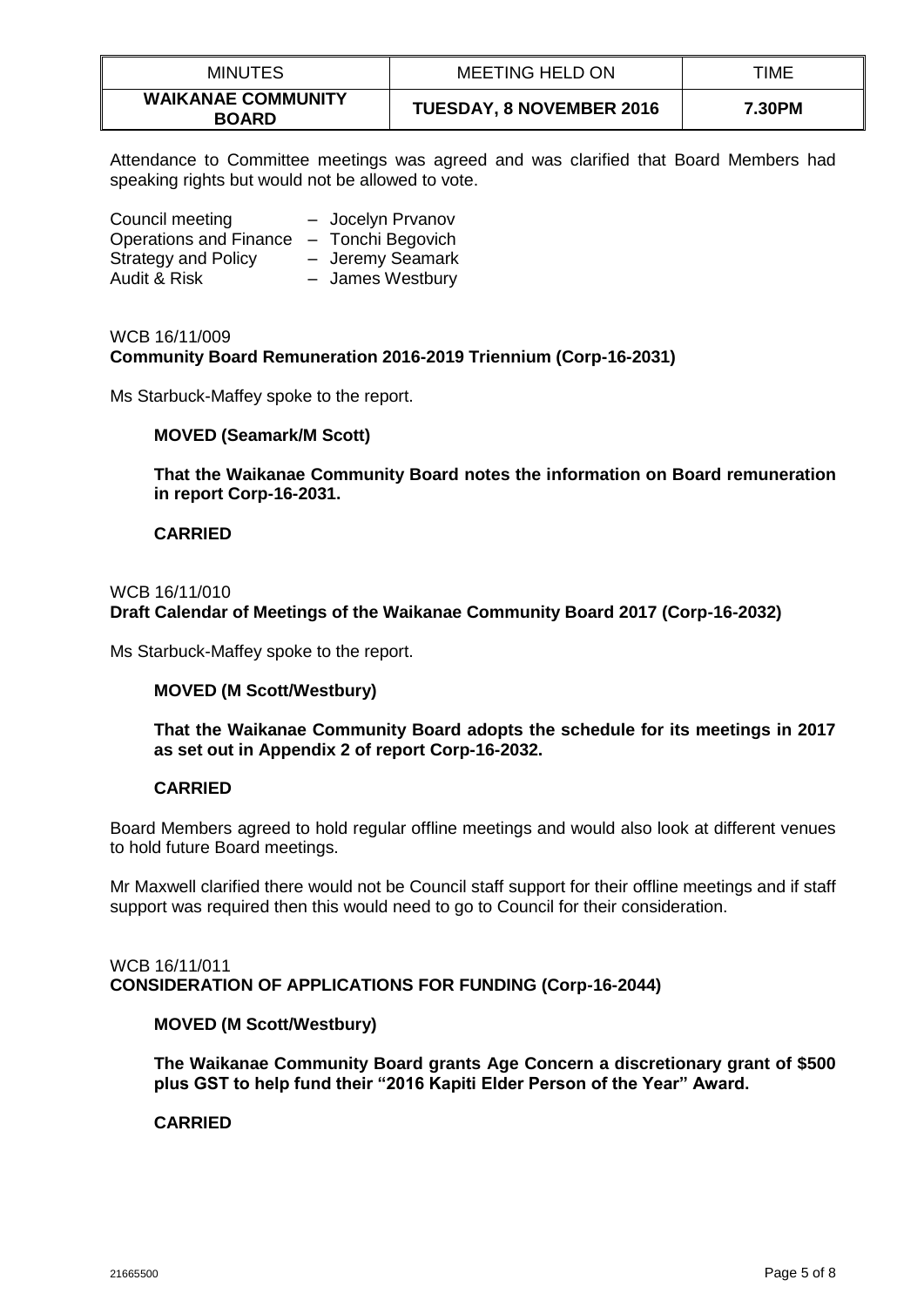| <b>MINUTES</b>                            | MEETING HELD ON                 | TIME   |
|-------------------------------------------|---------------------------------|--------|
| <b>WAIKANAE COMMUNITY</b><br><b>BOARD</b> | <b>TUESDAY, 8 NOVEMBER 2016</b> | 7.30PM |

#### **MOVED (M Scott/Seamark)**

**The Waikanae Community Board grants the Waikanae Swimming Club a discretionary grant of \$500 to help with costs to train four coaches to ensure they are up to date on current practices.**

#### **CARRIED**

**MOVED (Seamark/M Scott)**

**The Waikanae Community Board grants Holly Darton a discretionary grant of \$100 to help with costs to travel to the NZ Scout Jamboree in Blenheim during 28 Dec-7 Jan 2017.**

#### **CARRIED**

#### **MOVED (M Scott/Westbury)**

**The Waikanae Community Board grants the Lions Club of Waikanae a discretionary grant of \$232.20 plus GST to cover the hall hire costs of the Waikanae Community Centre to hold their charity luncheon on 3 December 2016.**

#### **CARRIED**

## **MOVED (Prvanov/Begovich)**

**The Waikanae Community Board grants the Wellington SPCA a discretionary grant of \$500 plus GST to help with funding to provide a 4-6 week low cost animal desexing programme to the Kāpiti Coast.**

## **CARRIED**

A Division was called: For the motion: James Westbury, Tonchi Begovich and Jocelyn Prvanov Against the motion: Jeremy Seamark and Cr M Scott

#### **MOVED (M Scott/Begovich)**

**The Waikanae Community Board declined the Waikanae Croquet Club. It was noted that the Club should engage with the Council, as owner of the Club.**

#### **CARRIED**

**MOVED (M Scott/Westbury)**

**The Waikanae Community Board agrees to transfer \$1,832.20 from the Waikanae Promotional Fund to the Discretionary Grants Fund to cover the shortfall.**

#### **CARRIED**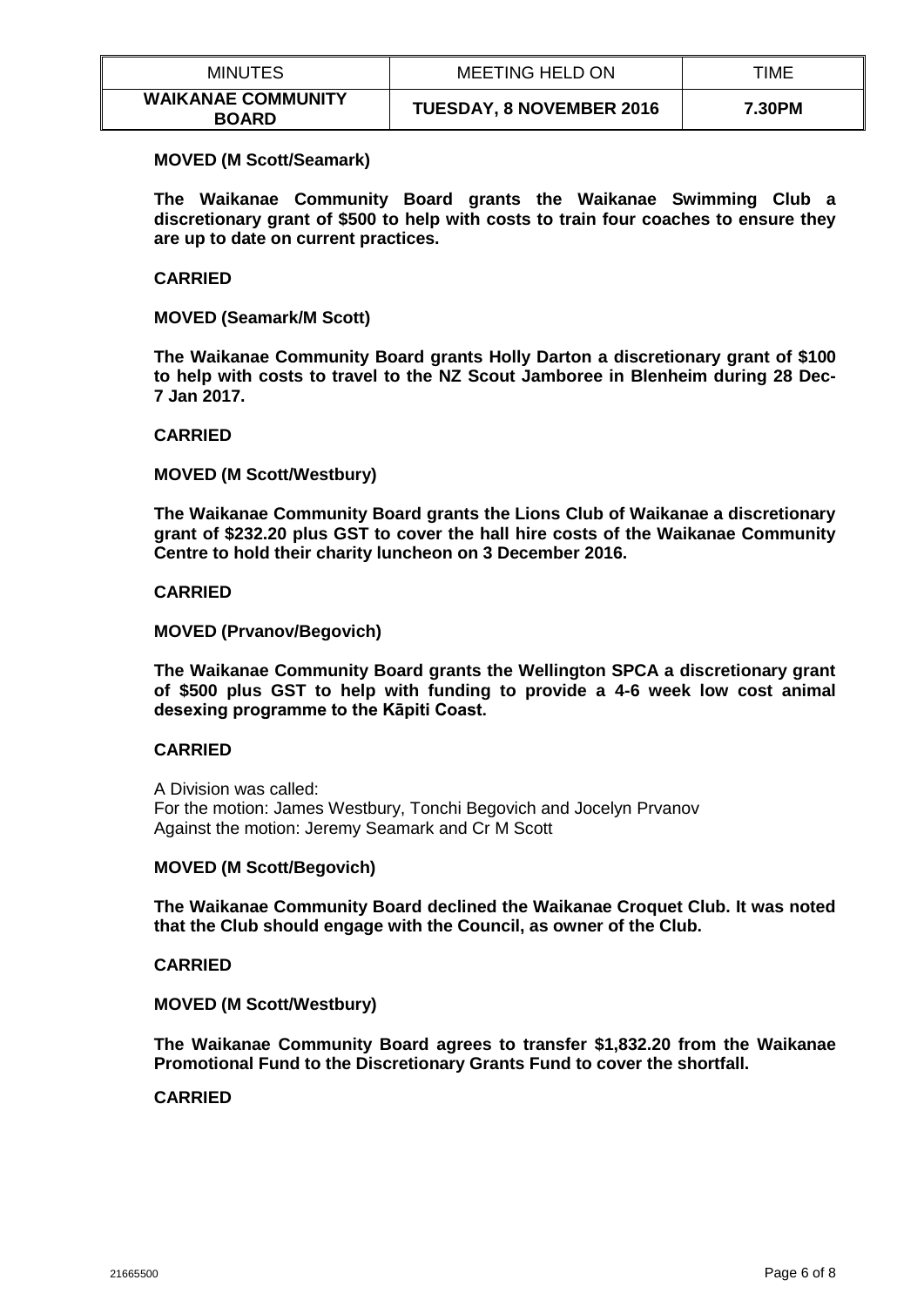| <b>MINUTES</b>                            | MEETING HELD ON                 | TIME   |
|-------------------------------------------|---------------------------------|--------|
| <b>WAIKANAE COMMUNITY</b><br><b>BOARD</b> | <b>TUESDAY, 8 NOVEMBER 2016</b> | 7.30PM |

#### WCB 16/11/012 **Matters Under Action**

Mr Maxwell spoke to the paper.

#### Waikanae Park & Ride Car Park

Due to the unforeseen problems, work would not be completed until late February/early March and the partial opening of some car parks around the Christmas period realistically may not happen. Council would continue to work through options with Greater Wellington Regional Council.

With the escalating costs to Greater Wellington Regional Council, due to the unforeseen delays with the construction of the park and ride car park, the Board was concerned that additional costs would impact on any of their projects around Waikanae. Mr Maxwell would liaise with Greater Wellington Regional Council and report back to the Board.

Mr Maxwell assured Board Members that Council was working collectively and cooperatively with Greater Wellington Regional Council to reach a successful outcome.

#### Waikanae Town Centre Car Parking (IS-16-1925)

At the 21 June 2016 Waikanae Community Board meeting it was agreed that the proposed changes to the car parking layout and restrictions around Mahara Place be completed in conjunction with Greater Wellington Regional Council's completion of the Park and Ride car park.

Due to the park and ride facility not being open for a number of months it was recommended that the changes be installed at the beginning of December.

Board Members requested a copy of Report IS-16-1925 before they made a decision.

It was confirmed that, if Board Members agreed to bring forward the change in process around Mahara Place, a communication programme would be put in place to ensure the community was informed.

#### Welcome to Waikanae Sign

It was clarified that NZ Rail would want to charge a rental if the Welcome to Waikanae Sign was to be erected at the same location as the current sign. Therefore appropriate Council-owned sites were being looked at and options would be given to Board Members for their consideration.

It was advised that the land the original Waikanae sign sits on was given to the railway by the people of Waikanae at the time of its construction and this would be mentioned during discussions.

#### Pehi Kupa Street

Consultation around parking in this area was continuing. Some yellow lines have already been put in place.

## Gardens around Memorial Hall

It was confirmed that Greater Wellington Regional Council did monitor the area but did not have a maintenance programme. Board Members were advised to report to the Council if they required any work to be carried out.